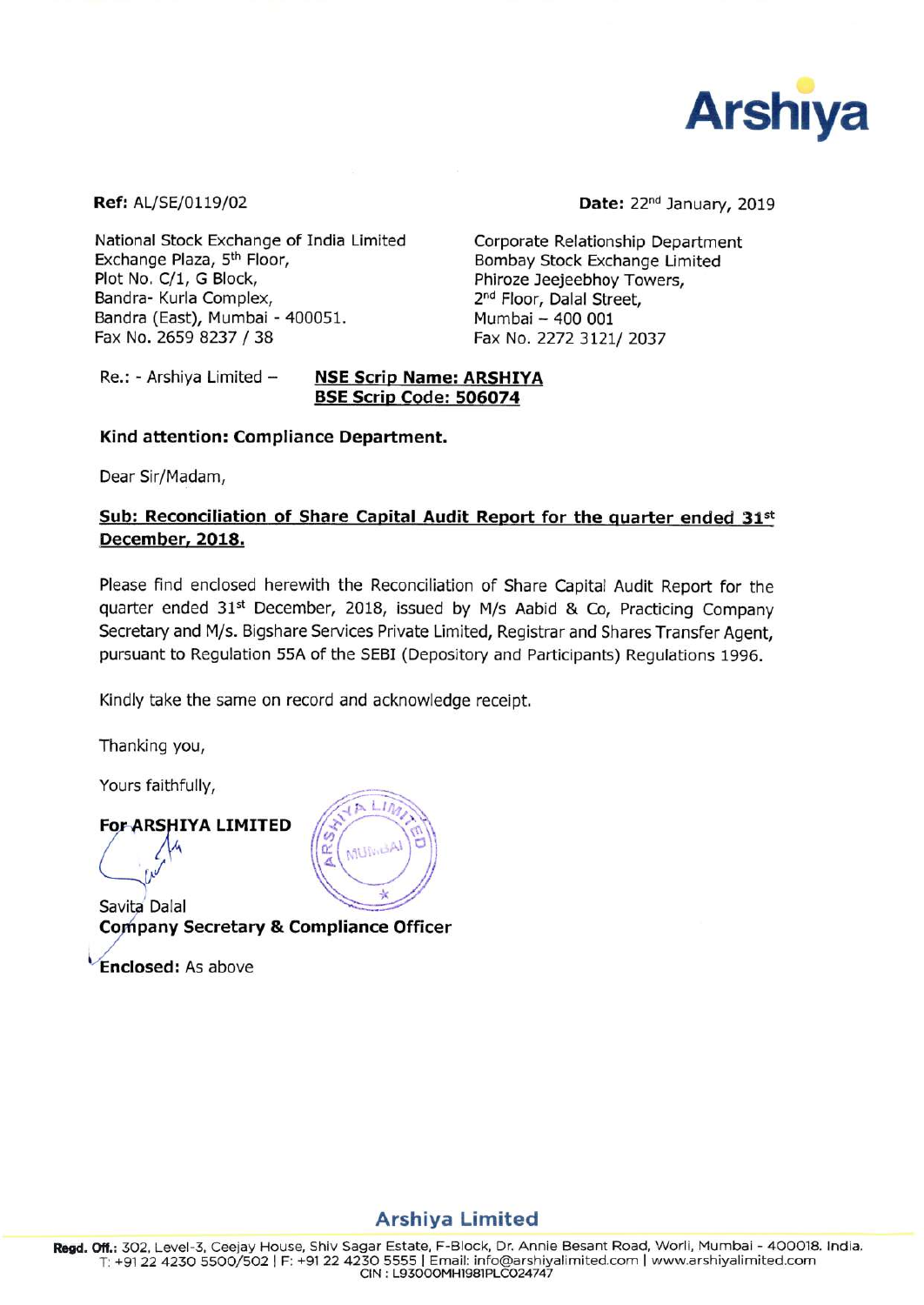# Date: 22<sup>nd</sup>January, 2019



To, The Board of Directors M/s. ARSHIYA LIMITED 302, Ceejay House, Level-3, Shiv Sagar Estate, F-Block, Dr. Annie Besant Road, Worli, Mumbal - 400018, Maharashtra.

#### Subject: - Reconciliation of Share Capital Audit Report for the Quarter ended 31st December, 2018.

Dear Sir,

We have examined the Register of Members, beneficiary details furnished by the Depositories and other relevant books, records, documents and register maintained by *MIS.* ARSHIYA LIMITED (hereinafter referred to as "the Company"), and its Registrars and Share Transfer Agents M/s. Bigshare Services Pvt. Ltd, Mumbai for the purpose of issuing this certificate in accordance with Regulation SSA of the SEBI (Depositories and Participants) Regulations, 1996 read with their circular D&CC/FITTC/CIR-16 2002 dated December 31, 2002 and CIR/MRD/DP/30/2010 dated September 06, 2010 both issued by the Securities and Exchange Board of India (SEBI).

Enclosed Is the Share Capital Audit Report in the aforesaid revised format and as required by The Stock Exchange, Mumbai vide its circular Ref No. CRD/GEN/2003/2 dated September, 22, 2003 for the quarter ended 31<sup>st</sup> December, 2018.

In our opinion and to the best of our information and according to the explanations given to us and based on such verification and examination as considered necessary, the Reconciliation of Share Capital Audit Report for the quarter ended 31<sup>st</sup> December, 2018is enclosed herewith.

Thanking you,

For Aabid & Co. **Company Secretaries Mohammed Aabid** Partner

Membership No: 6579 C.O.P. No. : 6625

 $1 | P \nexists g e$ 

405, Tulsiani Chambers. Nariman Point, Mumbai - 400 021 T : 022-2282 5657 1M : +91 88793 38830 IE : aabid@aacs.in I W : www.aacs.ln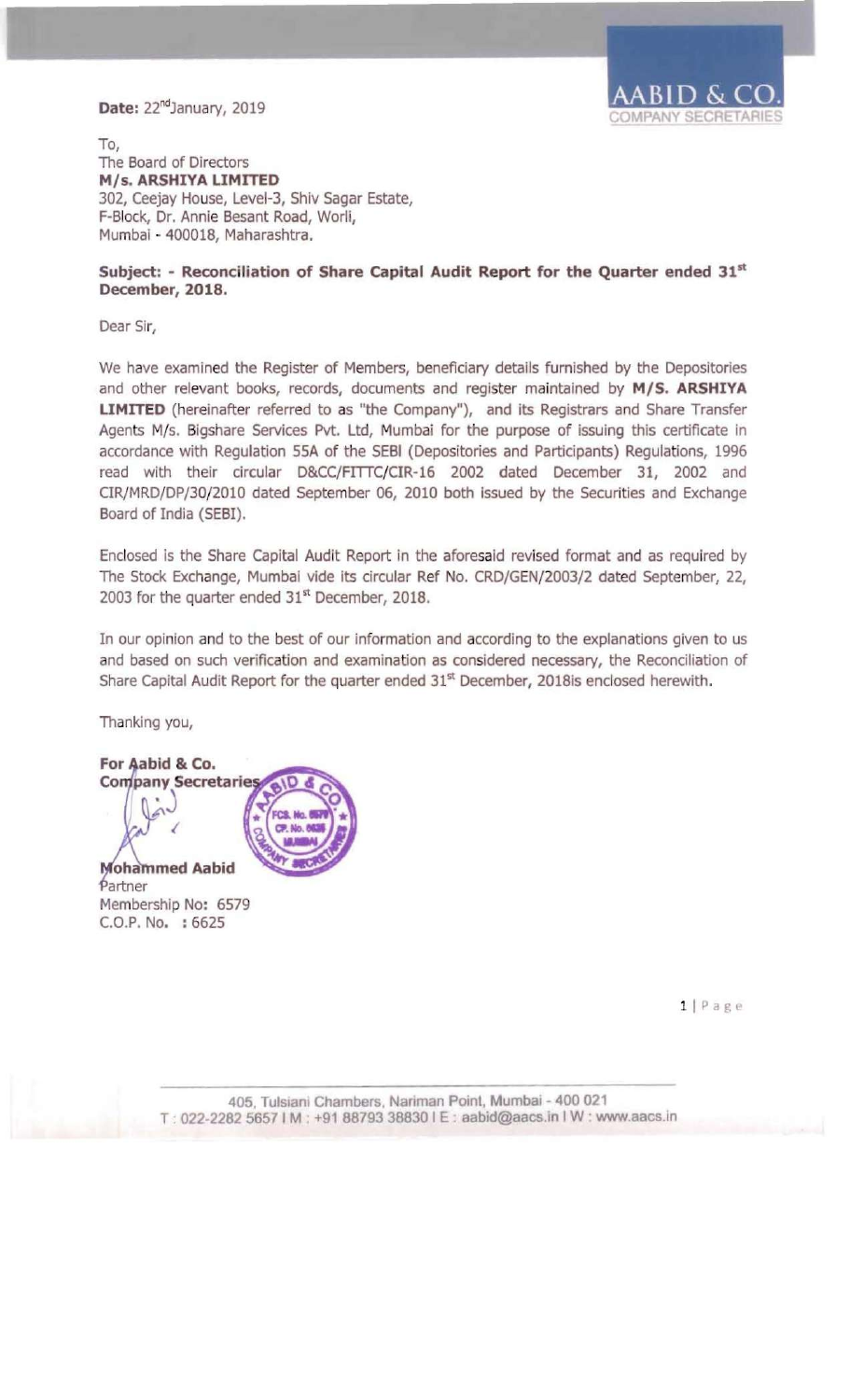# **ANNEXURE TO SHARE CAPITAL AUDIT REPORT OF M/S. ARSHIYA LIMITED**

For Quarter Ended :31<sup>st</sup> December, 2018

| 1. ISIN                                                                                     | : INE968D01022                                                             |  |  |  |
|---------------------------------------------------------------------------------------------|----------------------------------------------------------------------------|--|--|--|
| 2. Face Value                                                                               | : Rs. 2/- per equity Share                                                 |  |  |  |
| 3. Name of the Company                                                                      | : Arshiya Limited                                                          |  |  |  |
| 4. Registered office Address                                                                | : 302, Ceejay House, Level-3, Shiv Sagar Estate,                           |  |  |  |
|                                                                                             | F-Block, Dr. Annie Besant Road, Worli,                                     |  |  |  |
|                                                                                             | Mumbai - 400018, Maharashtra.                                              |  |  |  |
|                                                                                             | 5. Correspondence Address: 302, Ceejay House, Level-3, Shiv Sagar Estate,  |  |  |  |
| F-Block, Dr. Annie Besant Road, Worli,                                                      |                                                                            |  |  |  |
|                                                                                             | Mumbai - 400018, Maharashtra.                                              |  |  |  |
| 6. Telephone and Fax Nos.: Tel no.: 022-42305500/502                                        |                                                                            |  |  |  |
|                                                                                             | Fax no.: 022-42305555                                                      |  |  |  |
| 7. E-mail Address                                                                           | : teamsecretarial@arshiyalimited.com                                       |  |  |  |
|                                                                                             | 8. Names of the Stock Exchanges where the company's securities are listed: |  |  |  |
| a. BSE Limited, Mumbai [BSE]<br>b. National Stock Exchange of (India) Limited, Mumbai [NSE] |                                                                            |  |  |  |
| 9. Issued Capital (No of Shares)                                                            | $: 24,36,14,292/-$                                                         |  |  |  |

**10. listed Capital (No of Shares)** : 24,36,14,292/

# **11. Held Dematerialised form in COSL:**

| <b>Total No. of Shares</b> | Percentage of Issued Capital |  |  |
|----------------------------|------------------------------|--|--|
| 7,80,37,111                | 32.04                        |  |  |

# **12. Held Oematerialised form in NSOL:**

| <b>Total No. of Shares</b> | Percentage of Issued Capital |  |  |
|----------------------------|------------------------------|--|--|
| 16,50,56,305               |                              |  |  |

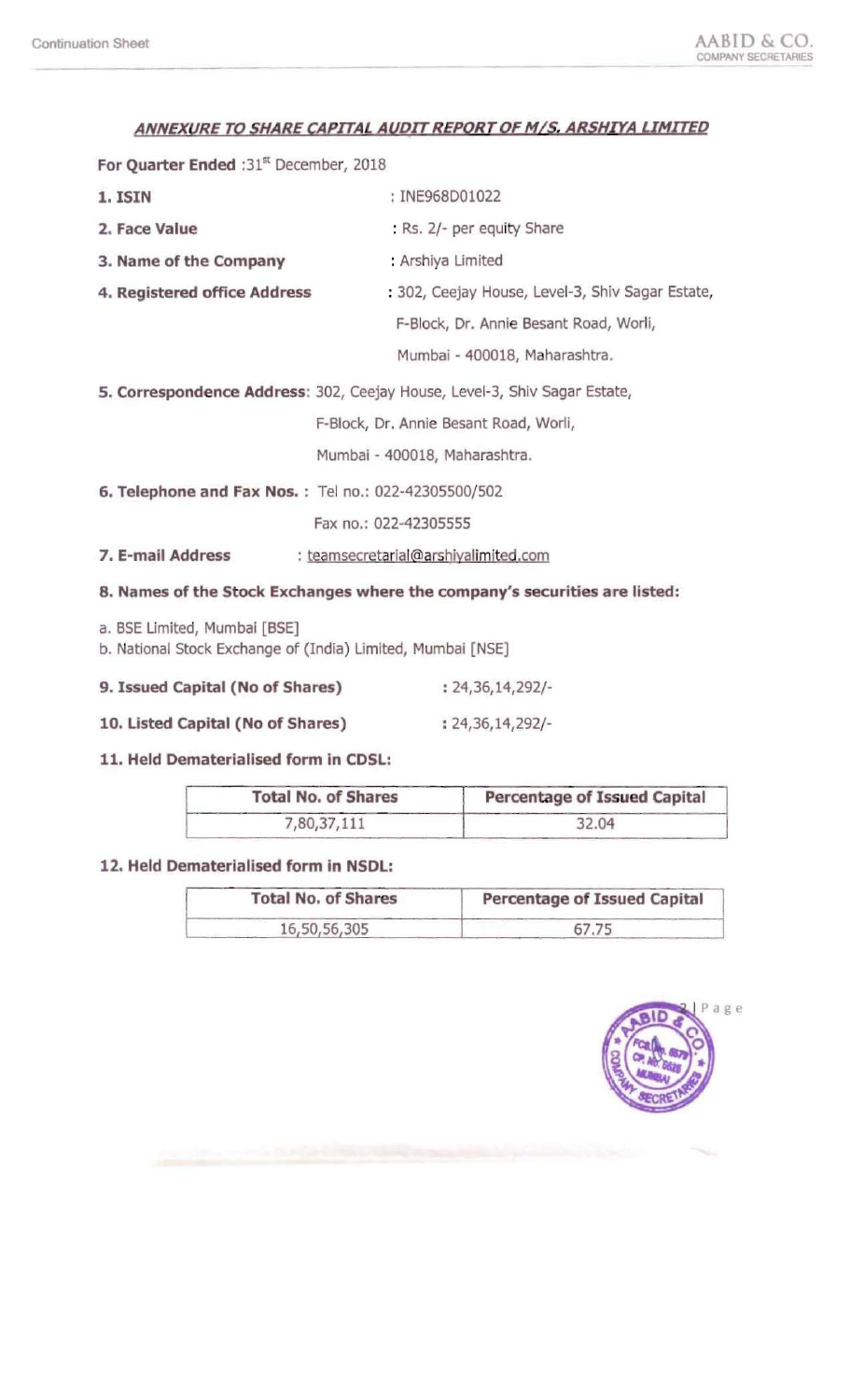# 13. Held in physical form:

| <b>Total No. of Shares</b> | Percentage of Issued Capital |  |  |
|----------------------------|------------------------------|--|--|
| 5,20,876                   |                              |  |  |

# 14. Total No. of Shares:

| <b>Total No. of Shares</b> | Percentage of Issued Capital<br>100% |  |  |
|----------------------------|--------------------------------------|--|--|
| 24, 36, 14, 292            |                                      |  |  |

# 15. Reasons for Difference if any,

Not Applicable

# 16. Certifying the details of change in share capital during the quarter under consideration as per the table below:

| Particulars *         | No. of<br>shares | Applied/<br>not<br>applied<br>for listing | Listed on<br>stock<br>exchanges<br>[specify]<br>changes] | Whether<br>intimated<br>to NSDL | Whether<br>intimated<br>to CDSL | pending<br>for<br>SE[specify<br>names] |
|-----------------------|------------------|-------------------------------------------|----------------------------------------------------------|---------------------------------|---------------------------------|----------------------------------------|
| <b>Not Applicable</b> |                  |                                           |                                                          |                                 |                                 |                                        |

\* Rights, bonus, preferential issue, ESOP's, Amalgamation, Conversion, buyback, capital Reduction, Forfeiture, any other [to specify]

#### 17. Register of Members is updated : Yes

18. Reference of previous Quarter with regard to excess dematerialized shares, if any:

Not Applicable

19. Has the company resolved the matter mentioned in point no. 18 above in the current quarter? If not, reason why?

Not Applicable

20. Mention the total no. of requests, if any, confirmed after 21 days and the Total no. of requests beyond 21 days with the reasons for delay:

Not applicable